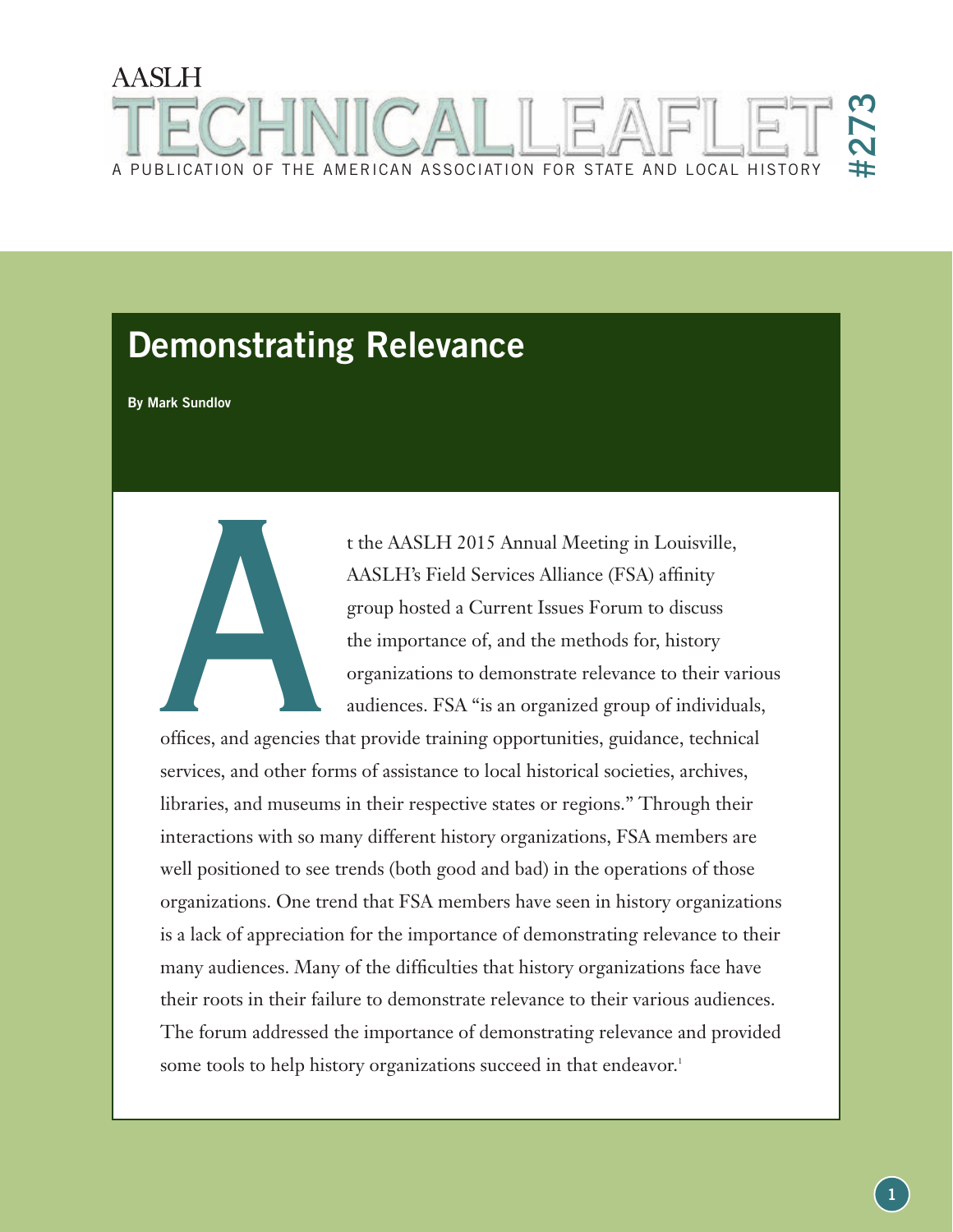The importance of demonstrating relevance in order to achieve success seems obvious. However, we often overlook that important work, simply take it for granted, or only passively pursue it. We all love vance in order to achieve success seems obvious. However, we often overlook that important work, simply take it for history. We all love what we do, we naturally see its inherent importance, and we assume that others do as well. That is a dangerous assumption. Others do not always and naturally see the importance of our work. Or, if they do believe the work we are accomplishing is important, it quickly becomes irrelevant when compared to other things that they have given higher priority.

What do we mean by relevance? Relying on (but not going too deeply into) the *theory of relevance,* as developed by linguists Dan Sperber and Deirdre Wilson, I'll provide a brief explanation. Foremost, relevance begins with communication. If we are not communicating, or providing *inputs* for a listener, we cannot create relevance. Second, when communication begins, both the speaker and the listener have a reasonable expectation of relevance. The speaker assumes she has something relevant to say, and the listener expects to hear something relevant. This is good news, for it means we start off on the right foot. However, once the communication has started, in order to prove the relevance of her message, the speaker must ensure two things about the message—it must be *helpful* to the listener and the message must be *easily understood.* If the listener does not perceive the message as helpful toward achieving her goals and/or if the listener has a difficult time understanding the message, the listener will perceive the message as irrelevant and will go about her day—she will not act upon the message.<sup>2</sup>

While this understanding of relevance seems rather straightforward, it is surprising how many of us fail to appreciate its importance and execute it in our daily work. If we imagine the creation of relevance as a chain, we can understand that every link in the chain is essential for the overall success. The chain will break if:

- We do not communicate our message
- Our intended audience does not receive the message we are communicating (we might be shouting into the darkness, failing to overcome the cacophony, or using the wrong communication platform)
- The message we communicate is not perceived as helpful by the receiving audience
- We are sending our message to the wrong audience

• Our message is muddled or difficult to understand. We have all witnessed, experienced, and committed these failures.

To create relevance, our messages must create a positive effect in our audience (or excite them with the promise of future positive effects) and must be

readily understood. When crafting messages, we must understand we have multiple audiences and that those audiences have different goals and different styles of communication.

To create broad relevance and support for history organizations, we must craft multiple messages for these multiple audiences. We must consciously consider how we can help those different audiences and how we can most easily communicate to them. History organizations have seemingly countless audiences and serve many communities (and sub-communities). While accepting the fact that we cannot be all things for all people, if we want our organizations to succeed we can start by identifying a number of key constituent groups and begin communicating with those groups in ways that create relevance.

The participants in our session, through small and large group discussions, developed a list of proven or promising approaches to developing and demonstrating relevance to four audiences: Educators, Neighbors, Community Leaders, and Donors. The result of those discussions is the foundation of this technical leaflet. It is meant to assist organizations struggling to find paths to relevance and to support those who work in field services who are responsible for assisting them. There is a nearly endless list of different audiences, with different (sometimes conflicting) needs and interests, that history organizations serve. This technical leaflet, coupled with an understanding of the theory of relevance, establishes a pattern of communication (and action) that can be repeated with any audience. The remainder of this leaflet will address ways to demonstrate relevance to each of these audiences.

#### **Educators**

Throughout the historic trajectory of museums and history institutions, working with schools and educators has increasingly solidified itself as a basic and expected function of operations. Increasingly, museums have been expected to fill a role much more significant than the end-of-the-year, blow-off-somesteam, run-around-and-scream field trip. Teachers just don't have time for that nonsense anymore. This role has developed partly because some museums have successfully demonstrated relevance to what teachers are attempting to accomplish—mainly to educate children. Some museums have been able to demonstrate this better than others. Those that have demonstrated relevance to educators have crafted their communication with educators in a way that enables educators to quickly realize how museums can help them fulfill their own objectives (and, of course, the museums have successfully delivered that help).

*Again, the first and most critical link in demonstrating relevance is the initiation of communication.*  Communication, open, two-way dialogue between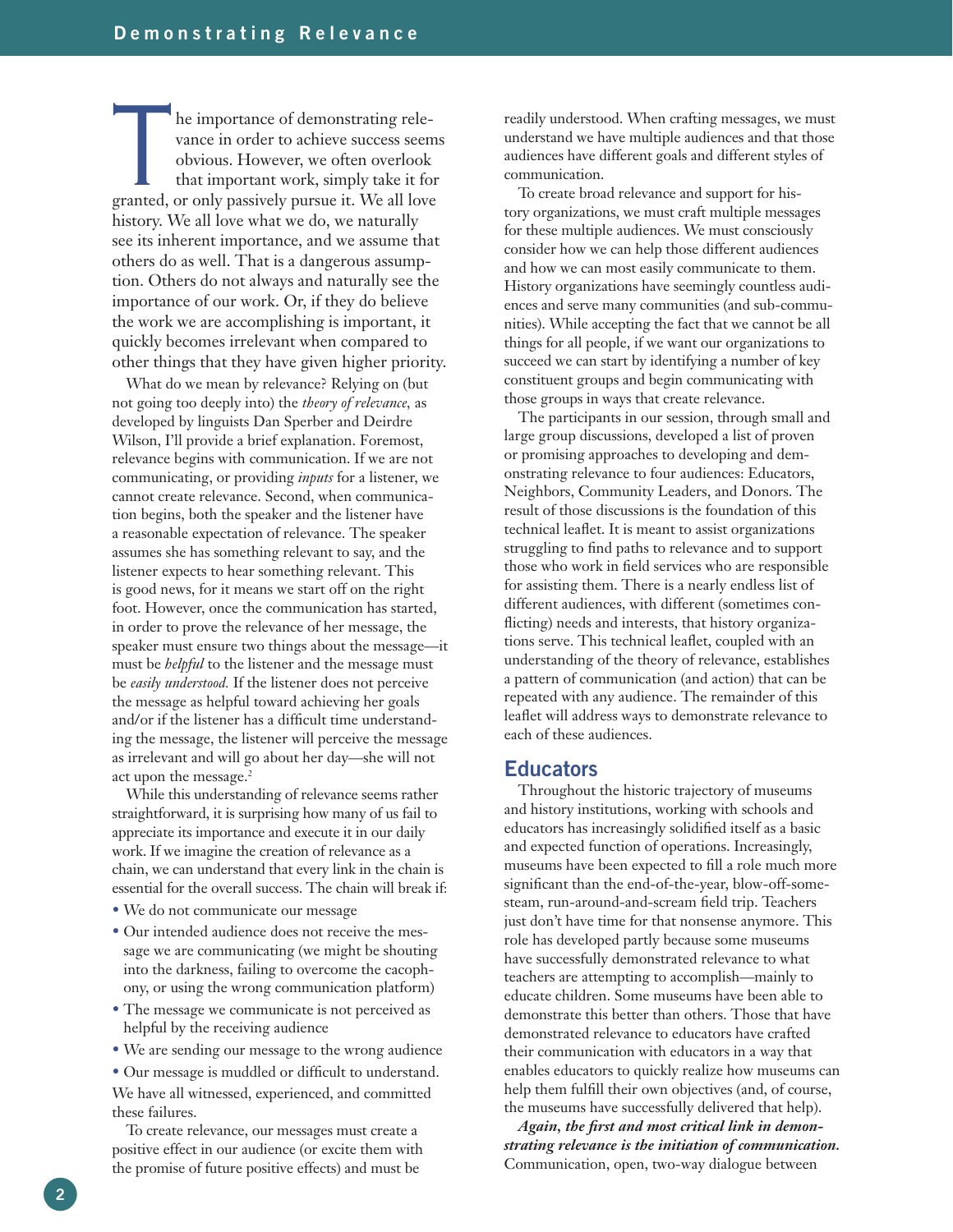educators and museum staff (be they paid or unpaid, full- or part-time, single job function or multi-hatted), is the most critical step that history organizations can take to establish relevance with educators. Simply put, if your institution is irrelevant to local schools and educators, ask, "How am I communicating with those educators?"

- Have you called or written them and asked if you can visit them and explain how you can help them?
- Have you invited them to visit your museum and offered tours of your exhibits and facilities?
- Have you requested their advice (or asked them to participate in an evaluation) on ways to help them achieve their goals?
- Have you hosted a community open-house or an educator appreciation night?

If you haven't initiated, or are not continually nourishing, open dialogue with educators—start now. If you'd like to be relevant to your local educators, you should be able to answer "Yes" to many of the previous questions. Opening conversations is the first link in demonstrating your relevance and will eventually make a significant difference for your organization.

*Remember, it's not just the teachers that will ultimately determine your relevance with educators.* It will likely be necessary to open these educator-related communications, and to demonstrate relevance not only to frontline educators, but also to the school boards, to your own board, and to funders and other supporters. *It is critical to remember that to create relevance, the message must be clear and demonstrate to the receiver of the message how what they are hearing is going help them.* What educators find helpful to their cause may not be the same things other decision-makers find helpful to their cause. Be prepared to craft messages for all audiences involved—all of whom will have different, but related, goals.

When you start (or improve upon) communication with educators, you must *clearly communicate*  how your organization can *help them* meet required content and skill development standards. When educators bring students to your organization, they are coming with the expectation that it can help their students learn content and skills that they cannot necessarily learn in the classroom. Students will likely be tested on skills and content they were expected to learn over the course of the year and will be expected to demonstrate a minimum level of proficiency. The results of those tests can ultimately contribute to a number of critical decisions at the school and school district. You help educators by helping them achieve their educational goals. This is how you are relevant. In other words, to become and remain relevant with educators, you must not waste their precious time.

Fortunately, history organizations are well positioned to help teachers educate students. You have a variety of resources that educators cannot find in any other location, including your rich collections and an in-depth knowledge of your subject matter. Your organization has the collections that can lift the history out of the textbooks and place it directly in front of the students. You can enable students to learn skills and content in a unique way. Work with educators to make that a reality.

Once you have demonstrated an initial level of relevance to educators, you have made a significant step in the right direction. Here are some additional concerns that you should address in order to maintain that relevance.

- **Your educational offerings must match state standards in content and skill development.** If you have healthy communication with your local educators, they can help you make sure this is a reality.
- **Your organization must be accessible.** Sometimes even after you have demonstrated relevance there are legitimate financial and logistical hurdles that educators must overcome to get their students to your location. Creatively find ways to assist educators to overcome those hurdles (e.g., assist with finding funds for busing) or bring your programming directly into the classroom.
- **Design your programs to meet the time constraints educators face.** Again, clear communication with your local educators is necessary to make this a reality.
- **Understand the importance of true collaboration and avoid duplicating services.** Smaller organizations can especially benefit from collaboration with others to enhance their offerings. Duplication of services (two organizations offering similar programs in a single locale) will result in one of the organizations not being able to establish relevance to educators.
- **Consider the costs you impose on educators.** Have you created a financial hurdle that educators cannot overcome? Is that financial hurdle actually necessary to help you meet your bottom line or is it poorly conceived with overlooked implications? Answers to financial questions (and needs) will vary by organization, but you must consider them. Your goal should be to minimize the financial impact on educators who find your organization relevant and would like to visit.
- **Remember that educators also exist outside of the classroom.** There are educators in home schools, retirement homes, prisons, and many other locations who would find your work relevant. You may find that your organization is best suited to work with a particular set of educators. Expand your horizons beyond your local schools.
- **Consider the impact of different languages and cultures in your area.** You may be unwittingly closing yourself off to an entire neighborhood or community due to the creation or maintenance of barriers.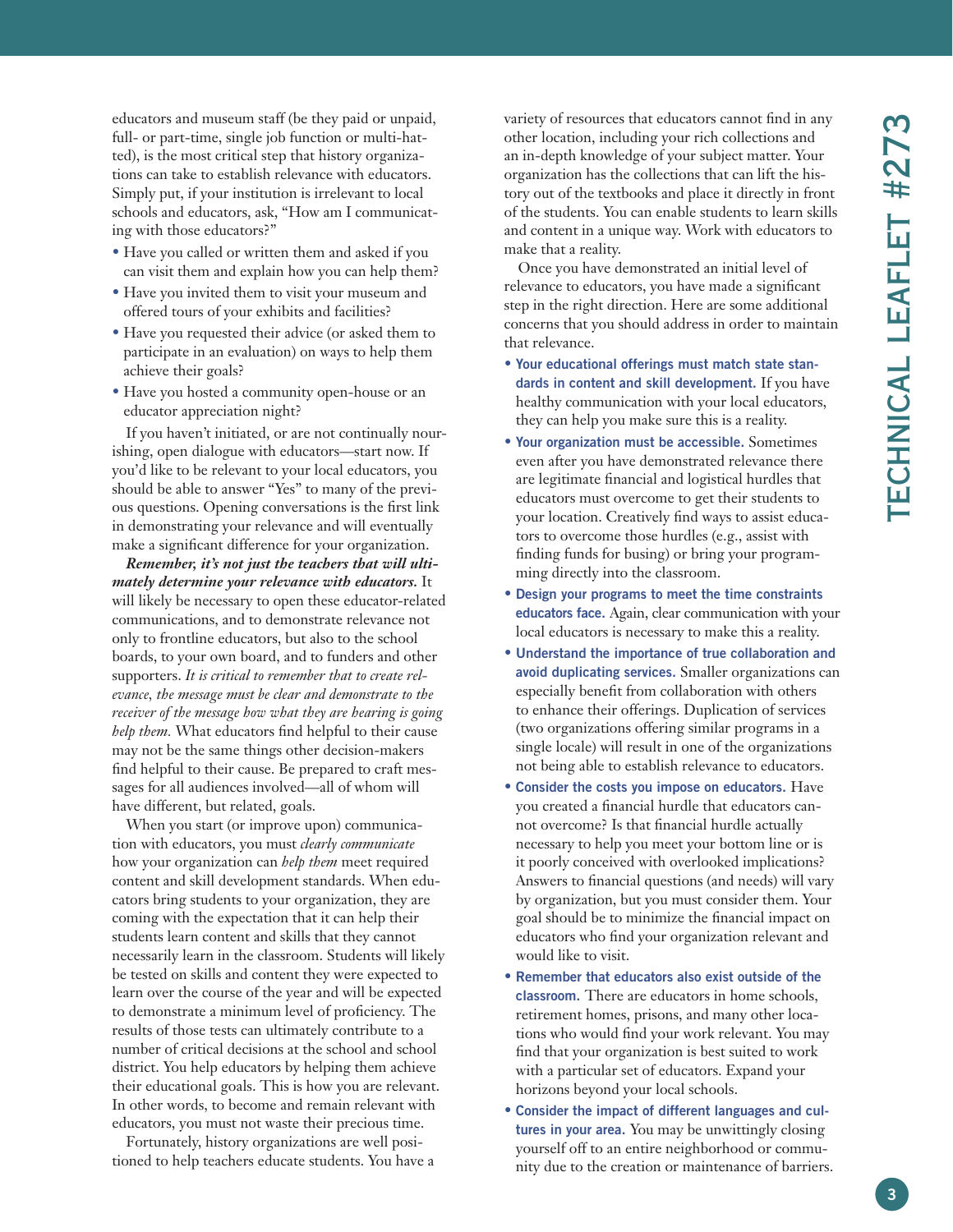#### **Neighbors**

In my professional life, there are few things more disheartening than a history organization irrelevant to its neighbors. This happens for a number of reasons. However, like all instances of irrelevance, communication (or lack thereof) is often at the root. The assumption and expectation of relevance on behalf of the history organization often accompanies (and sometimes is erroneously justified by) the lack of communication. History organizations that suffer from irrelevance all too often also suffer from some level of hubris. We hear expressions of disbelief from organizations who just don't understand why their communities don't appreciate them more. Typically, these organizations are sitting back, expecting the community to come to them in what would amount to a one-way relationship. These organizations are often paralyzed by stagnant boards, low volunteer participation, low attendance, little community participation in programs, and a general lack of involvement and excitement in the organization. They become irrelevant to their neighbors.

So, what can history organizations do to become relevant to their neighbors? Institutions have three significant responsibilities:

- Know audiences.
- Be open (physically and mentally) to neighbors.
- Support neighbors (collect and preserve their objects and their stories; open your space to your neighbors) and be an active participant in neighborhoods.

#### **1** Know Your Audience

The idea that history organizations must be sincerely involved with their communities underpins all of these responsibilities. Organizations should encourage staff to be actively involved with other community organizations and efforts. That involvement can lead to staff members serving as ambassadors for their museum and to their participation in meaningful, selfless work with and for their communities. Additionally, all of these responsibilities reveal the core tenets of relevance theory. Organizations must be openly and clearly communicating with their neighbors while offering something meaningful to the neighbors.

Knowing your audience can happen in a number of ways. Formal evaluation programs like AASLH's Vistors Count! can provide your organization with a better understanding of your current audience and can help you appreciate what your audience considers to be your current strengths and weaknesses. Conducting such an evaluation will not only help you know the audience that is participating in your organization's offerings, but you can also learn who is not engaged with your organization. You may discover that your neighbors are not coming at all, thus confirming your fears that your neighbors consider

you irrelevant. When you discover your weaknesses through an evaluation, you can gradually begin to turn those around through the development of new programs and a realignment of your priorities.

Another way to get to know your audience, and more specifically your neighbors, is to go outside your walls and visit the community. Organizational neighbors are much like the neighbors in your personal life—if you want to build a relationship with them, you must be willing to knock on doors and introduce yourself. It is through introductions and visits that you can enter into the conversations that lead to friendships and relevance. In the professional world, knocking on your neighbors' doors can take a lot of different forms, including attending community meetings and getting involved with the efforts of other organizations in your neighborhood. Sure, this type of relationship building takes time. But ultimately, once an institution builds and nourishes healthy, reciprocal relationships, new opportunities will open up that can lead not only to the betterment of your organization but to the betterment of your neighbors and your community as well.

Like any relationship, getting to know your neighbors will take time and commitment. However, if you are not willing to get to know your audience and build relationships, you run the risk of your neighbors perpetually considering you irrelevant. That irrelevance will leave you without their support and participation, and this could leave you vulnerable when difficult community decisions, especially funding decisions, are being made. That lack of involvement in your community also increases the difficulty of successfully preserving historic properties, important efforts many history organizations commonly undertake.

#### 2 Be Open to Your Neighbors

The second significant responsibility is to be open to your neighbors—both physically and mentally. Being physically open simply means that your doors must be open when your neighbors are able and likely to visit. The most obvious example of this is the importance of opportunities for your neighbors to visit during the evening and weekends—when they are generally not working. Physically open also means physically accessible—your facility must be accessible for all members of your neighborhood. Mentally open primarily refers to issues of interpretation in your exhibits and programs. Are you inclusive? Do you share stories that are of interest to your neighbors? Are you engaged with your community when you develop new exhibits and programs? Answering "No" to any of these questions increases the chances of your irrelevance to your community.

#### **3** Support Your Neighbors

The third significant responsibility is all about serving your neighbors. By supporting your neighbors and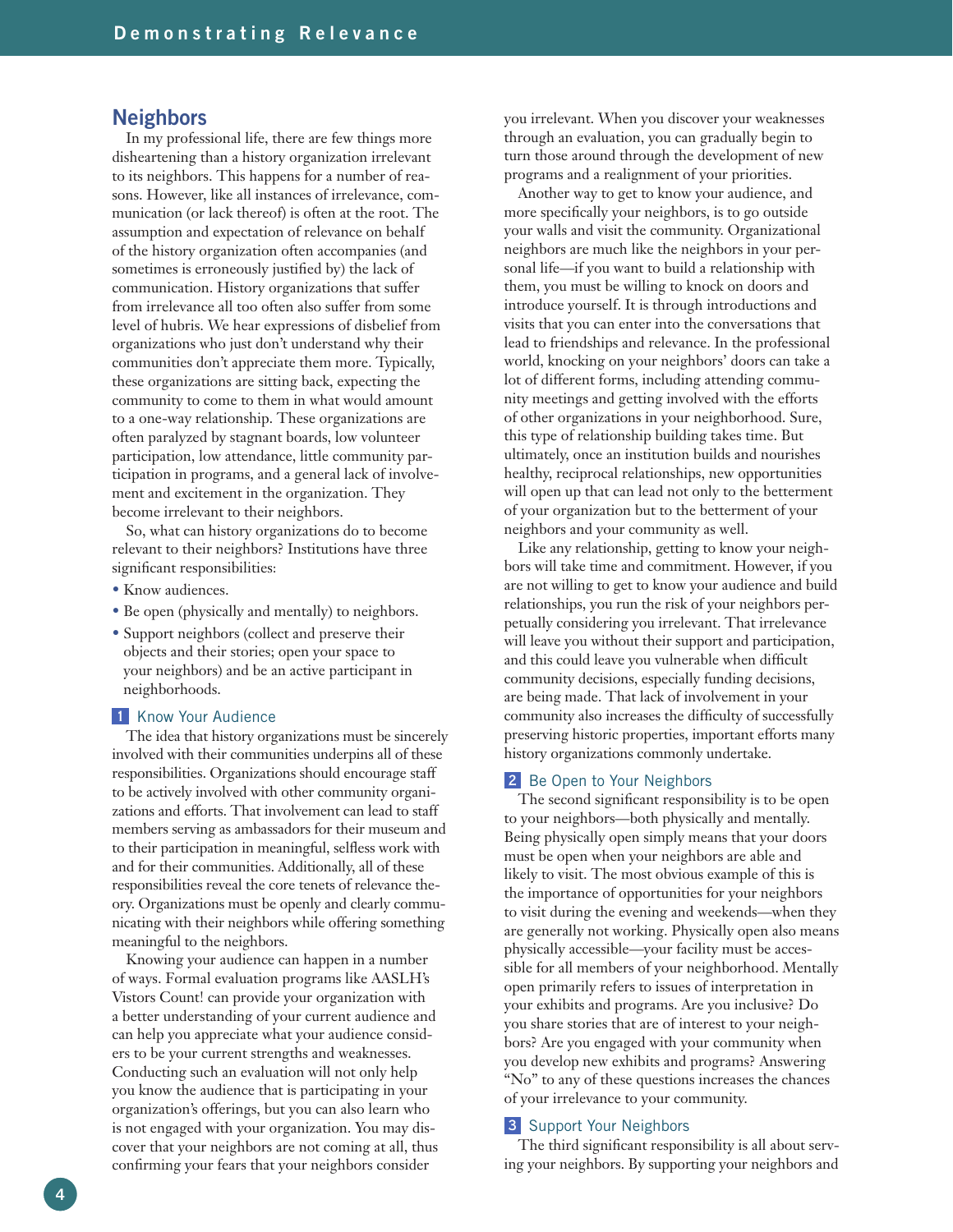validating the importance of their history by collecting, preserving, and sharing their objects and stories, you will build upon a relationship of communication that leads to relevance. Additionally, you can serve your audience by opening your space to them. If you have meeting space or other useful facilities, ensure your neighbors know that that space is open for their needs. Perhaps you can offer special rental rates for organizations who need meeting space but have limited budgets.

Along with those three significant responsibilities, there are a number of other important considerations for establishing neighborhood relevance.

- *Be involved in the events and associations that are part of your community.* For example: staff can serve as volunteers, have an interactive booth or display at events, or financially support events. There are countless other ways to get directly involved.
- *Establish yourself as an anchor for neighborhood stability and safety.* Perhaps you can create afterschool programs for latchkey children, enabling them to come to your organization where they can be safe from potentially dangerous neighborhoods. Or offer programs such as "Safe Trick-or-Treat" for children in neighborhoods where trick-or-treating might not be a safe option.
- *Serve as a place for the community to congregate.* Open your doors to community forums, community events, or other activities.
- *Collaborate with organizational neighbors.* Find out what other organizations are doing in your neighborhood. Are there avenues for you to collaborate and use your strengths in those activities?
- *Develop visual and oral exhibits based on the community's history.* Let your neighbors see themselves and share their stories through their exhibits.
- *Take the time to gain a deeper understanding of your neighbors.* Shed any previous stereotypes and develop your understanding of who they are, what their concerns are, what their strengths and weaknesses are, how you can serve them, and how you can work together to enrich your community. Listen and learn from your neighbors.
- *Use your immediate space to discuss and interpret your larger neighborhood space.*
- *Utilize micromarketing.* Rely on community-based platforms to market to your community—placing less reliance on larger market platforms that may be less relevant to your immediate community.
- *Be nimble and well positioned to react consistently to contemporary concerns.* Remove or diminish overly burdensome bureaucratic systems that inhibit your ability to be flexible.
- *Know the needs and concerns of your audience.* Don't jump onto a national bandwagon for the sake of jumping on a bandwagon—especially if it is irrelevant to your audience or neighbors.
- *Work with and support your local schools.*
- *Invite your community to assist with the development and curation of exhibits.*

#### **Donors**

Generally speaking, our best intentions cannot be fulfilled without at least some financial support. While history organizations have multiple revenue streams, typically they all rely on philanthropic donors, foundations, or granting organizations, at some point. Foundations and granting agencies typically have well defined missions and goals they are attempting to achieve with their donations and/or grants. In procuring this financial support, institutions must demonstrate relevance to these donors. Unlike demonstrating relevance to educators and neighbors, demonstrating relevance to donors can be more formal and sometimes more challenging.

**But don't forget demonstrating relevance always begins with communication!** When working with foundations and granting agencies, communication often begins with thorough research. Before approaching a funding source, know what the funder is interested in funding. What is the funder trying to achieve? What types of organizations does the donor support? Many funders only fund specific types of projects with specific goals. Pursue funders that find your work relevant to their own. One source to locate appropriate funders is the Foundation Directory Online, a service of the Foundation Center (www. foundationcenter.org). Although you can use the Foundation Center basic tools to find foundations in your area, the directory has powerful search tools that can help you locate foundations that will find your work relevant to their goals. (To access the full capacity of the database you will need a subscription; your local library may have a subscription and may be able to provide you with access.)

For granting organizations such as the National Endowment for the Humanities, the National Endowment for the Arts, and the Institute of Museum and Library Services, search their websites to learn about their missions, the different grants they offer, eligibility requirements, and ultimately whether or not your proposed project will be relevant and eligible. At Grants.gov you can search for federal grants appropriate for your organization and subscribe to receive messages when grants become available.

**Begin all of this work with the development of a fundraising plan.** The plan will give your organization direction while contributing to the efficiency and effectiveness of your fundraising. The plan should identify and communicate how you can deliver history-connected impact through measurable, specific outcomes and compelling narratives. The plan should also set a path for you to establish relationships with diverse funders according to priority projects.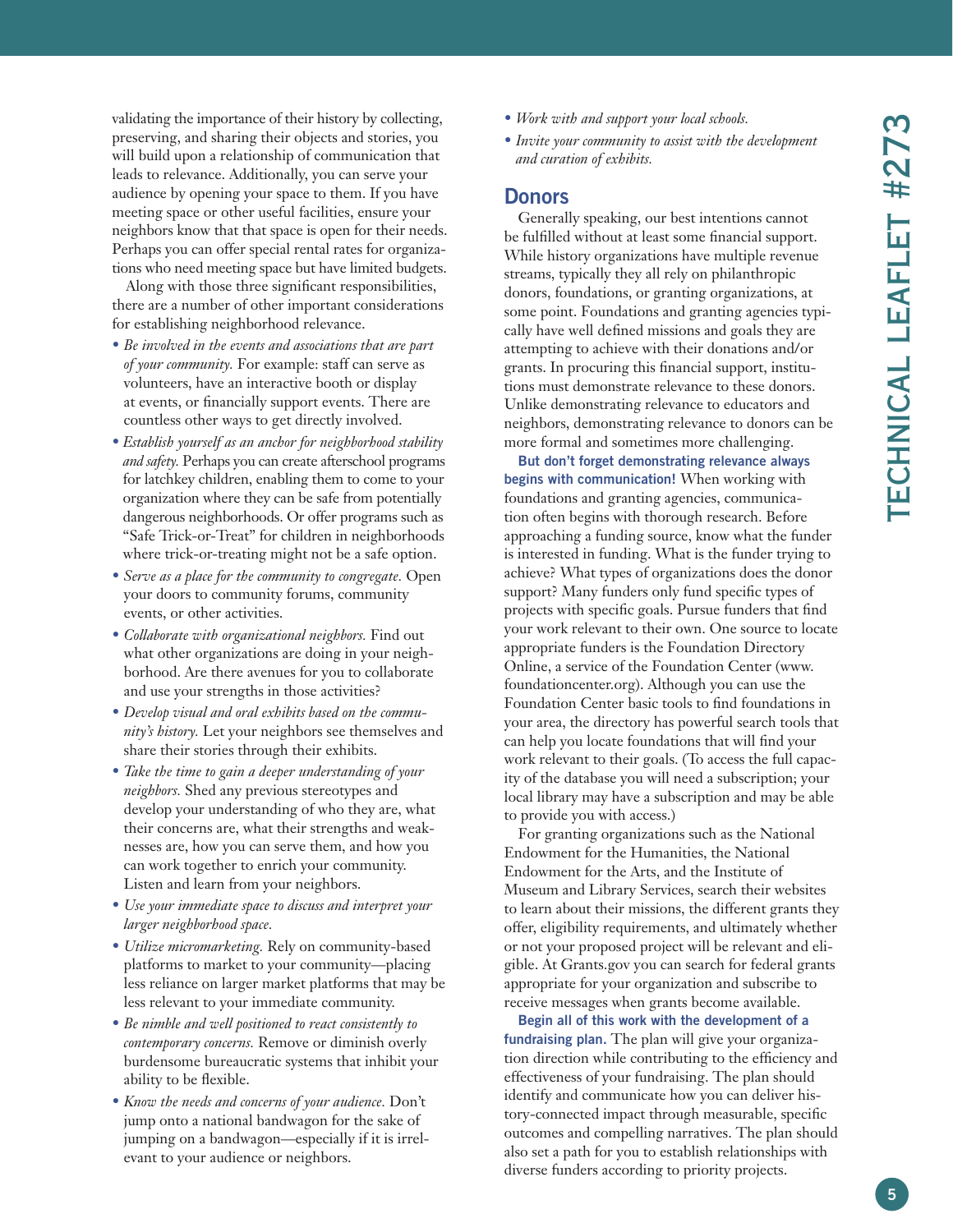Once you've determined appropriate funders for your projects, initiate the communication that will enable you to demonstrate the relevance of your organization and programs. That demonstration of relevance, coupled with a solid project plan and other financial or community support, will help ensure you successfully receive funding from your targeted organizations.

Additional items that support you as you demonstrate relevance (or help you sustain that relevance) are:

- Develop a carefully constructed, well thought-out case statement. Referencing back to the relevance theory, this case statement should clearly and concisely communicate your need and how fulfilling that need will be mutually beneficial to your organization and the funder.
- Prepare narratives, stories, and examples that demonstrate your need and your relevance.
- Develop measurable, specific outcomes that demonstrate how proposed projects will help you meet your mission, serve your audience, and meet the mission of the funder.
- Successfully steward the funds you have received and the relationships with the donors who contributed those funds.
- Develop methods to publicly recognize and show appreciation toward funders who have supported your organization.
- Demonstrate your ability to use the power of history to transform lives and benefit your community.
- Build relationships with other organizations with a goal of accomplishing significant programs or events for the community.
- Develop a portfolio of other donors and be prepared to demonstrate the investment of other funders in your work.

### **Community Leaders**

The final audience the forum examined was community leaders. This audience is comprised of the political leaders who make decisions at the different levels of government—city council, county commission, state and federal legislators, government executives—and the leaders of other government-based or -funded organizations and departments: convention and visitors bureaus, tourism departments, and the like.

Many history organizations receive (or would like to receive) funding from local, state, and federal governments. In order to do that, organizations must establish a strong argument for a portion of limited tax-based funds and clearly demonstrate their importance and relevance within their communities. If organizations have previously established relevance to educators, neighbors, and other funders, demonstrating relevance to community leaders should come easier. However, if organizations are still seen as irrelevant by local educators and the people and other

organizations within their community, it will likely prove very difficult (or impossible) to gain the support of community leaders.

**Three significant actions are necessary to demonstrate relevance and importance to community leaders. The first is economic.** One of the primary actions is to demonstrate the key role you can play in the local economy, more specifically, the multiplier effect that museums and other tourism destinations create. Economists define the multiplier effect as "the total sales, output or other measure of economic benefits generated once the initial visitor spending has worked its way through the economy…through inter-industry transactions (the 'indirect impact') and through employee consumption expenditures (the 'induced impact')." In simpler words, when tourists visit your institution, they spend money at the museum. That money enables the museum to create and maintain local jobs. It also enables the organization to contract with local businesses to sustain operations. Those contracts enable local business to sustain their business (and pay their employees) and also reinvest in the local community. This is "indirect impact." Museum employees spend their money in the local community on living and recreation expenses. Through that, the museum employees support other businesses and sustain other jobs. This is the "induced impact" wherein a dollar an out-of-town tourist spends at a history organization sets off a multiplier effect that sustains jobs and local businesses. The impact of that one dollar is multiplied as it works its way through the local economy.<sup>3</sup>

While it is widely agreed that it is very difficult to accurately measure the multiplier effect in any given industry and locale, economists have proven the principle. So while you may not be able to supply accurate multiplier figures to community leaders, you can definitely argue the principle of the multiplier effect. Additionally, many museums have found creative ways to determine where visitors are spending their money while in town. (The use of front-desk surveys and the distribution of coupons is one way to track visitor spending.)

Although you may not have the capacity to conduct your own economic impact study, collaborating with other humanities or tourism organizations can enable the completion of such a study. Minnesota museums banded together to complete such a study and clearly demonstrate their significant economic impact. "In 2011, Minnesota's museums directly infused \$337 million in spending into Minnesota's economy. Including indirect impacts, museum wages and spending contributed \$690 million to the state's economy." Additionally, Minnesota museums "directly employ an estimated 1,700 full and part time workers, paying \$80 million in wages." These numbers speak volumes to community leaders who are making important funding decisions.<sup>4</sup>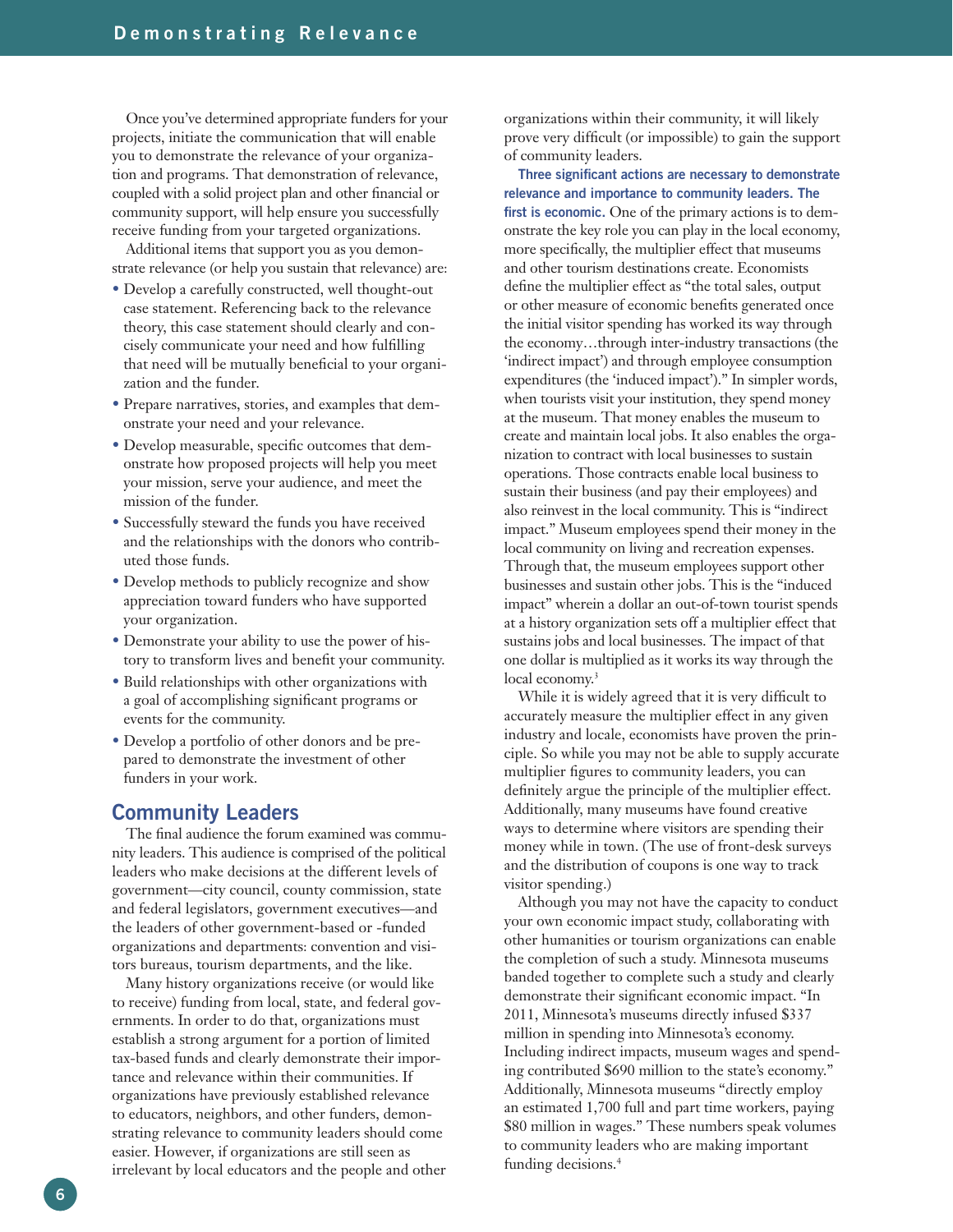**The second action is political.** Make the point to community leaders that your institution serves their constituents. Our institutions play an important role in the development of the social and cultural opportunities in a community. We help create holistic communities that generate pride of community within its citizens. Additionally we improve student education through our work with schools. When we make community leaders aware of these additional, positive impacts, we help them understand that we are helping them by helping their constituents—we demonstrate our relevance to their goals.

**The final action is active participation.** We must be active community participants and assume leadership roles within the communities we serve. Our active engagement demonstrates we understand that our organizations are part of something larger than ourselves. That selflessness can ultimately benefit our organizations.

Among the importance of demonstrating our economic impact, stressing our service to their constituents, and our active participation in the community, other factors help organizations build and sustain relevance in the eyes of community leaders:

- Connect and serve the goals of the community and its leaders and not always (or only) our own organizational goals.
- Open dialogue and nurture relationships with community leaders and their staffs. In that relationship, as in any relationship, remember to ask, "What can I offer you?" And remember to offer support as often as you ask for support.

# **THE HISTORY** Relevance Campaign

rom the micro level of institutional relevance to the macro level of the relevance of our discipline, community relevance is a key theme of our work. The History Relevance Campaign (HRC) is a diverse group of history professionals posing questions about what makes the past relevant today. The campaign serves as a catalyst for discovering, demonstrating, and promulgating the value of history for individuals, communities, and the nation. It is building on past conversations and attempting to bring together groups across the history spectrum.

The HRC recognizes the continuing need for the entire history field—history professionals, academic and public historians, historic preservationists, educators, archivists, filmmakers, everyone engaged in the history enterprise—to use a common language to articulate why history is relevant and to demonstrate how historical research teaches skills vital to the future of our communities, our states, our regions, and our nation.

To that end the HRC led a series of national conversations about history's value, and the result is the Value of History statement (http://on.aaslh.org/ EndorseHRC). Our hope is that various components of the history field will widely embrace and adapt the seven values in their own work. So far, more than 100 organizations have endorsed the statement.

The HRC has selected three initial target groups on which to focus: history organizations, the K-20 education community, and funders. All of these groups have potential for widespread impact. The HRC created task forces to focus efforts toward each audience.

Three projects are at the forefront of the HRC's work:

**The Impact Project** is an effort to find examples  $\perp$  of history organizations who are not only doing impactful programming that demonstrates history's relevance in the community, but also collecting and analyzing evidence of that impact. By identifying and documenting these best-practice projects, others can learn from them. This project can also inform the efforts of funding agencies desiring to require documentation of impact.

2 **National Governors Association.** The HRC has begun work with the National Governors Association Education and Workforce Committee to help administrators at the state level articulate and promote the value of connecting the past to the present.

**3** The HRC Tool Kit project is an ongoing crowd-<br>Sourced resource that will help organizations sourced resource that will help organizations of all sizes better articulate the value of history to their many different audiences, from Chambers of Commerce to prospective funders, community leaders, visitors, local students, and the press.

Together we can increase the volume of our conversation and make the case that the study of the past is vital to healthy communities in the future. As we've written in the HRC Impact Statement, "People value history for its relevance to modern life, and use historical thinking skills to actively engage with and address contemporary issues."